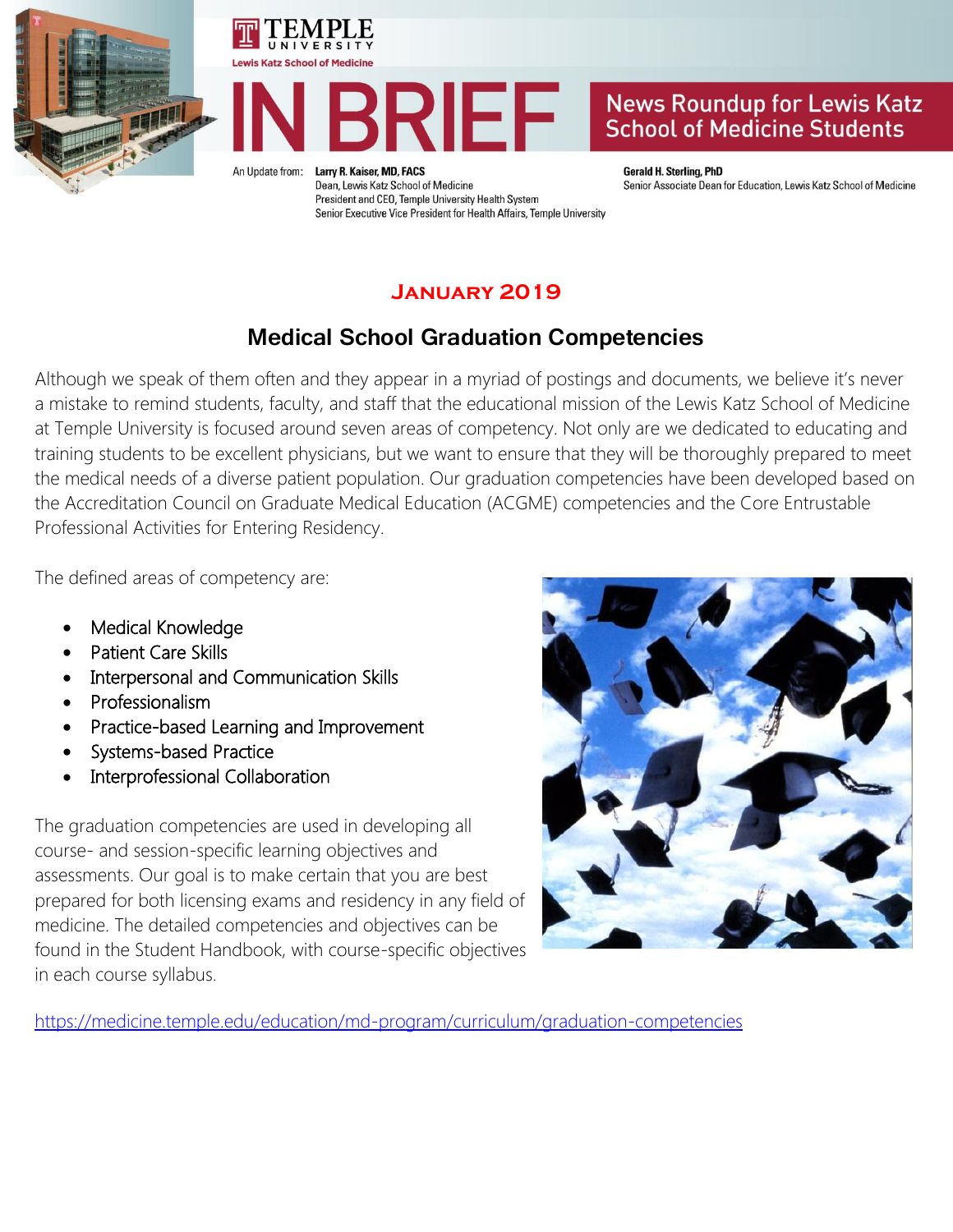## **Well-Being Space**

In honor of American Heart Month in February, below are resources for cardiovascular exercise that may be of interest. Not only is exercise a great way to reduce stress and anxiety as well as improve memory and cognition, but it's great for your heart as well! The American Heart Association recommends at least 150 minutes per week of moderate-intensity aerobic activity and, of course, spending less time sitting!

Some favorite workouts shared by students on the Well-Being Advisory Committee include: basketball, Zumba, Fitness Blender YouTube videos, and the Down Dog yoga app. At the SFC, Zumba, yoga and basketball are all offered:<https://studentcenter.temple.edu/hsc-recreation-center>

A few tips to get you moving:

- In winter, gym and home workouts are ideal options. But it's easy to get off track at home and you still have to face the cold to get to the gym! Layer up and consider getting a new workout top/hoodie to motivate yourself and keep warm. Also, don't forget to reward yourself after the workout with a hot cup of tea or warm bath with some Epsom salt if you're feeling a little sore!
- To stay on track, try to build your workouts into your class and exam schedule in advance and then set phone reminders.
- Make plans with a buddy to work out and build accountability.
- Pressed for time? Consider stretching for 10 to 15 minutes at home.
- The best way to fight those winter blues is to stay active and to build your summer body!

For more information: [https://www.health.harvard.edu/blog/regular-exercise-changes-brain-improve-memory](https://www.health.harvard.edu/blog/regular-exercise-changes-brain-improve-memory-thinking-skills-201404097110)[thinking-skills-201404097110](https://www.health.harvard.edu/blog/regular-exercise-changes-brain-improve-memory-thinking-skills-201404097110)

<https://www.heart.org/en/healthy-living/fitness/fitness-basics/aha-recs-for-physical-activity-in-adults>

The Well-Being Advisory Committee is dedicated to combining efforts to enhance student well-being at LKSOM. If you have any related resources or events that you'd like to contribute, please email Jacquee Lukawski a[t jkl@temple.edu.](mailto:jkl@temple.edu)

# **Career Counseling Corner**

### Announcements and Updates

### Class of 2019

Congratulations on completing your residency interviews. Please submit and certify your Rank Order List with the NRMP [\(www.nrmp.org\)](http://www.nrmp.org/) by Wednesday, February 20<sup>th</sup>, 9:00 p.m. ET, to participate in the Main Residency Match in March. Please see us for assistance or if you have questions or concerns about your rank list. Class of 2020

Specialty advisors are being assigned. This is an ongoing process. Please contact Dr. Barbetta when you decide on your specialty, so that you may obtain an advisor in your chosen field. Please reach out to your specialty advisor to meet regarding recommendations for your  $4<sup>th</sup>$ -year schedule, need for away rotations, information about letters of recommendation, and other helpful information. Please contact any of the Student Affairs or Education Deans if you would like to meet to work through your specialty decision. We are happy to assist.